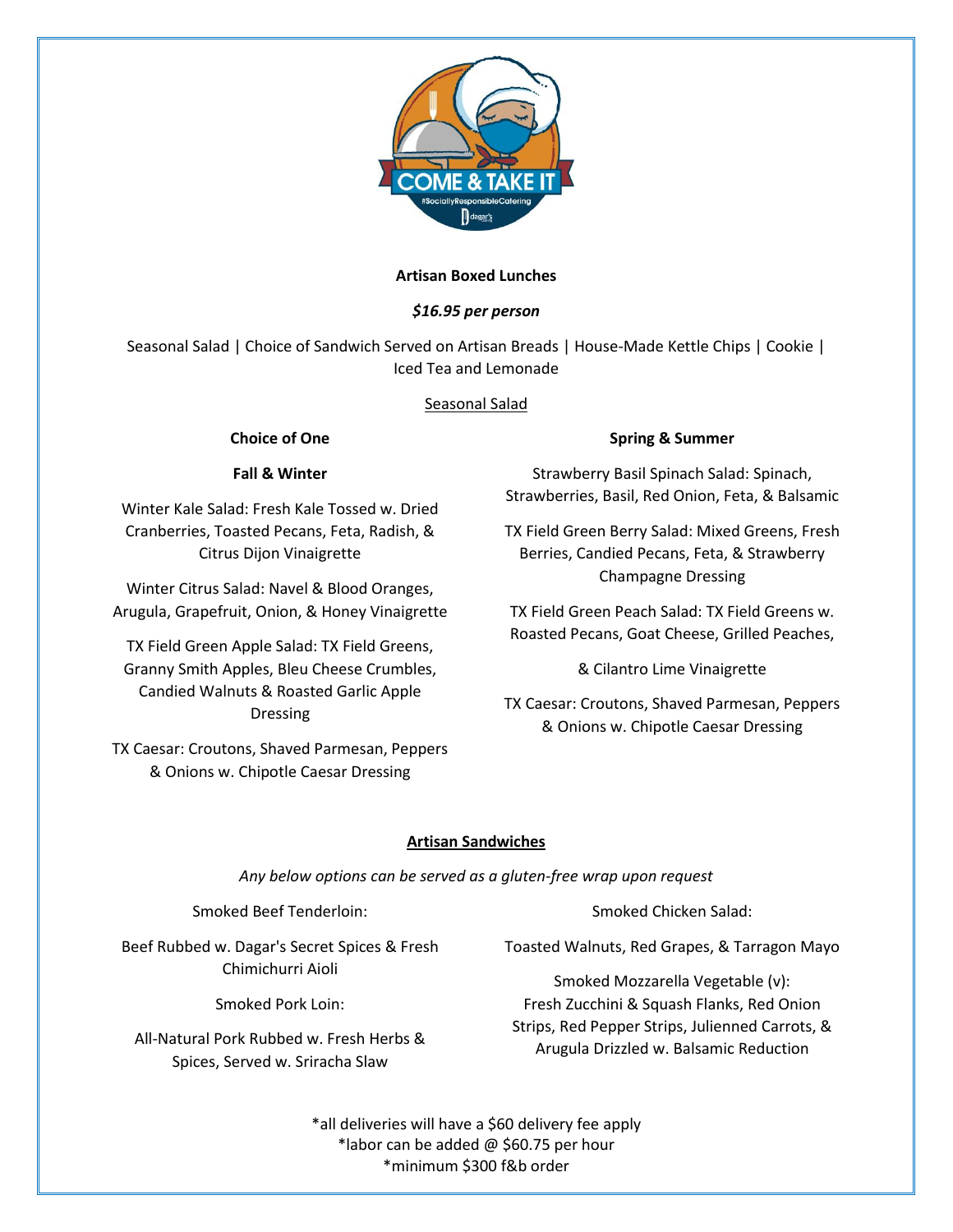

### **Boxed Sandwich Lunches**

### **\$12.50 per person**

Whole Fruit | Choice of Sandwich Served on Kaiser Rolls | House-Made Kettle Chips | Cookie | Iced Tea and Lemonade

#### **Choice of Sandwich**

Ham and Provolone Cheese

Roast Beef and American Cheese

Smoked Turkey and Provolone Cheese

Vegetarian Sandwich

**Boxed Salad**

#### **\$10.50 per person**

Grilled Chicken Caesar Salad | Cookie | Iced Tea and Lemonade

**Artisan Box**

#### **\$15.00 per person**

Assorted Cured Meats

Prosciutto | Salami | Pepperoni | & Various House-Smoked Meats

Assorted Artisanal Cheeses

Assorted Accompaniments

Seasonal Vegetable w. Hummus | Assorted Nuts | Olives

Seasonal Fresh Fruit | Seasonal Fruit Chutney | Bruschetta | Artisan Breads Crackers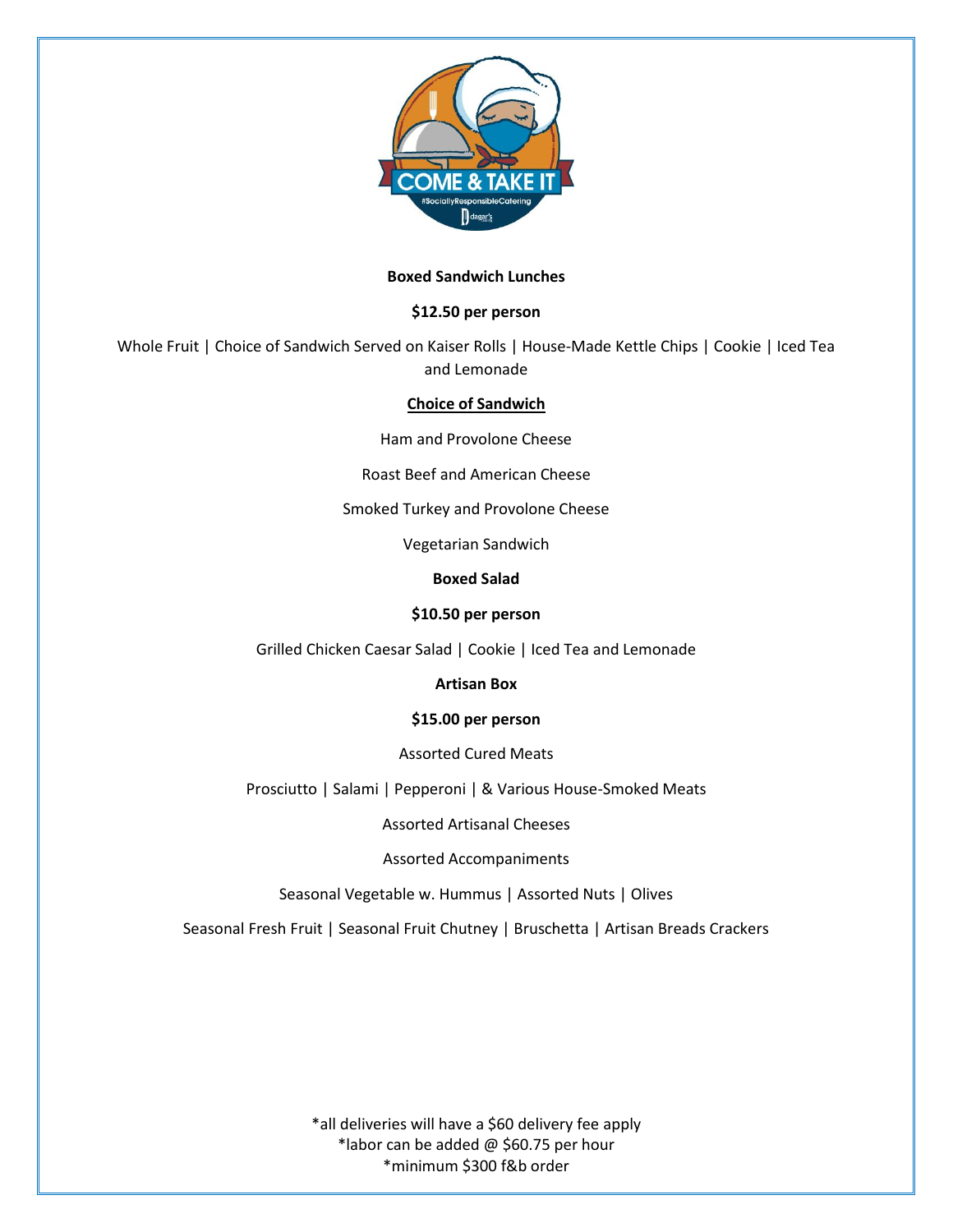

## **Caprese Chicken**

\$16.95 per person

Italian Salad| Caprese Chicken| Grilled Vegetables| Fresh Baked Rolls and Butter

### **Spanish Meatloaf**

\$16.95 per person

Garden Salad w. Cilantro Lime Dressing | Spanish Meatloaf | Garlic Mashed Potatoes |

Fresh Baked Rolls and Butter

### **Texas BBQ**

\$16.95 per person

Slow Smoked Sliced Brisket| Potato Salad| Cowboy Style Beans| Pickles and Onions|

Fresh Baked Rolls and Butter

**Lasagna**

\$16.95 per person

Italian Salad| Traditional Beef Lasagna| Grilled Vegetables| Garlic Bread

#### **Street Taco Bar**

\$16.95 per person

Flour Tortillas

### **Choice of One per Box**

Smoked Beef Tenderloin |Pulled Pork Carnitas | Grilled Ancho Chicken

Spanish Rice| Mexican Beans

Grilled Pineapple Salsa | Black Bean Corn Relish | Pico de Gallo Fire Roasted Salsa |Diced Onions| Chopped Cilantro |Lime Wedges